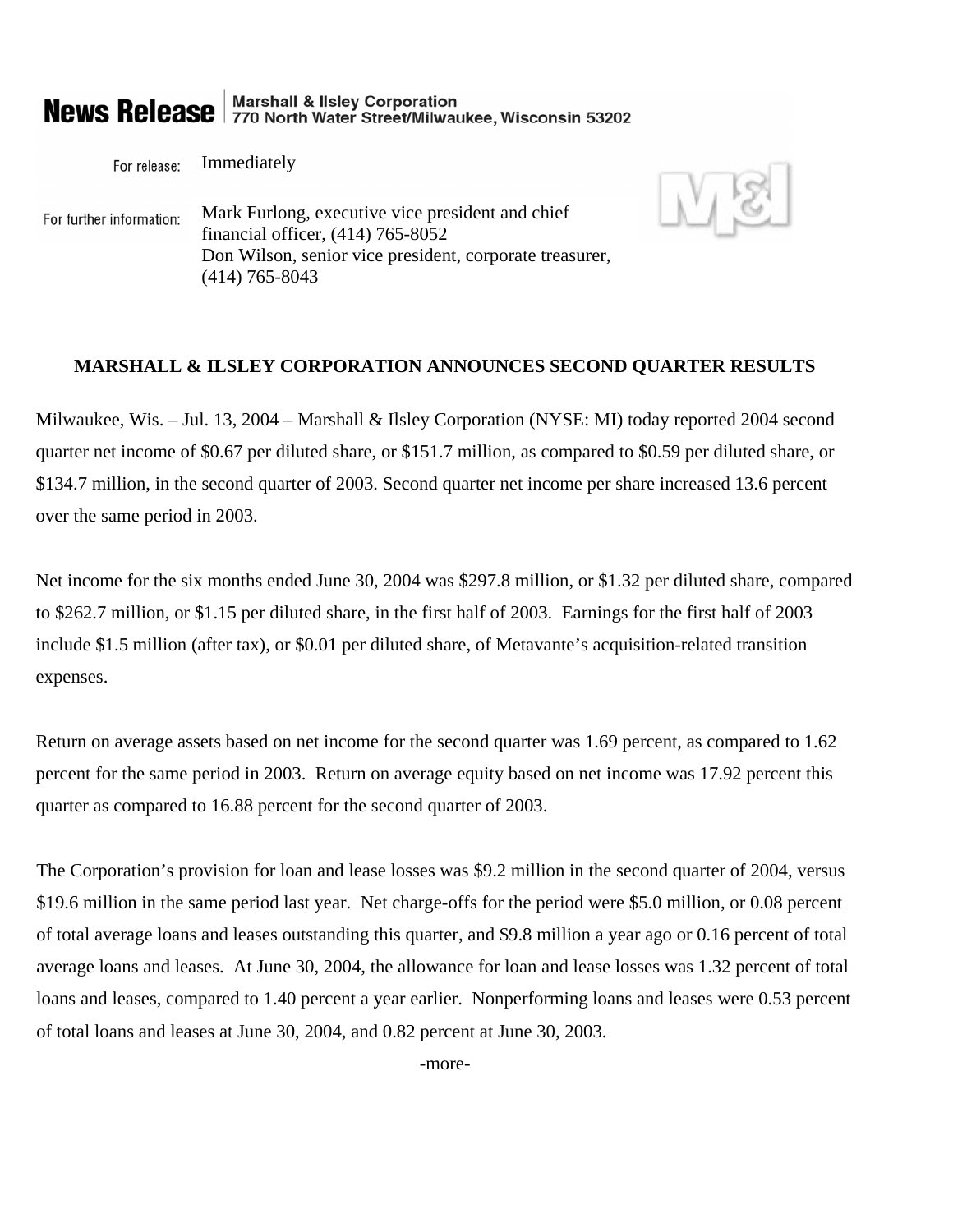Assets at June 30, 2004 were \$37.1 billion, compared to \$34.1 billion at June 30, 2003. Book value per share was \$15.52 at June 30, 2004, compared to \$14.36 for the same date a year ago. Total loans and leases were \$27.2 billion, compared to \$24.9 billion at June 20, 2003.

### **Proposed Offerings**

On May 17, 2004, the Corporation announced that its Metavante subsidiary had entered into a definitive agreement to acquire NYCE Corporation for approximately \$610 million in cash. The Corporation expects to fund the acquisition or portions thereof through the issuance of senior debt and an issuance of approximately \$400 million of a hybrid security. It is expected that the hybrid security will consist of a trust preferred bundled with a forward contract to purchase a variable number of shares of M&I common stock. The funding and the acquisition are both expected to be completed in the third quarter, subject to regulatory approval of the acquisition. The debt and hybrid security offerings are subject to market conditions and changes in the expected timing, amount and terms. This press release does not constitute an offer of any security for sale.

Marshall & Ilsley Corporation (NYSE: MI) is a diversified financial services corporation headquartered in Milwaukee, Wis., with \$37.1 billion in assets. Founded in 1847, M&I Marshall & Ilsley Bank has the largest banking presence in Wisconsin with 199 offices throughout the state. In addition, M&I has 31 locations throughout Arizona; 11 offices in metropolitan Minneapolis/St. Paul, Minn.; and, locations in Duluth Minn.; Las Vegas, Nev.; and Naples and Bonita Springs, Fla. M&I's Southwest Bank affiliate has six offices in the St. Louis area and one office in Belleville, Ill. In addition, Metavante Corporation, Marshall & Ilsley Corporation's wholly owned technology subsidiary, provides virtually all of the technology an organization needs to offer financial services. M&I also provides trust and investment management, equipment leasing, mortgage banking, asset-based lending, financial planning, investments and insurance services from offices throughout the country and on the Internet (www.mibank.com or www.micorp.com). M&I's customer-based approach, internal growth and strategic acquisitions have made M&I a nationally recognized leader in the financial services industry.

###

This press release contains forward-looking statements concerning M&I's future operations and financial results. Such statements are subject to important factors that could cause M&I's actual results to differ materially from those anticipated by the forward-looking statements. These factors include (i) the factors identified in M&I's Annual Report on Form 10-K for the year ended December 31, 2003 under the heading

-more-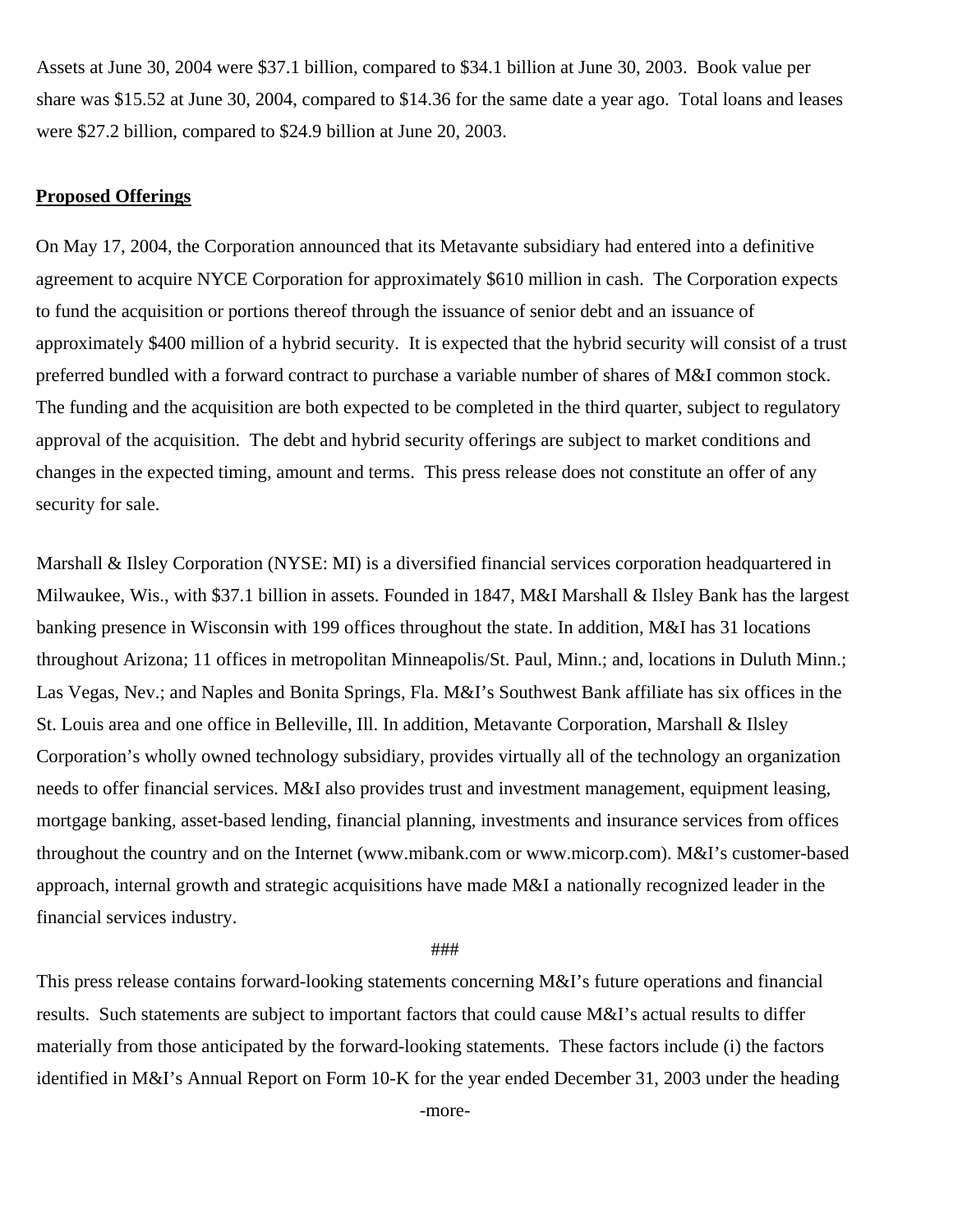"Forward-Looking Statements" which factors are incorporated herein by reference, and (ii) such other factors as may be described from time to time in M&I's SEC filings.

Note:

Marshall & Ilsley Corporation will hold a conference call at 11:00 a.m. central daylight time Tuesday, July 13, regarding second quarter earnings. For those interested in listening, please call 1-800-211-3767 and ask for M&I's quarterly earnings release conference call. If you are unable to join us at this time, a replay of the call will run through July 20, 5:00 p.m. central daylight time by calling 1-800-839-6713 and entering passcode 644 26 81 to listen.

Supplemental financial information referenced in the conference call can be found at www.micorp.com, Investor Relations, after 8:00 a.m. on July 13.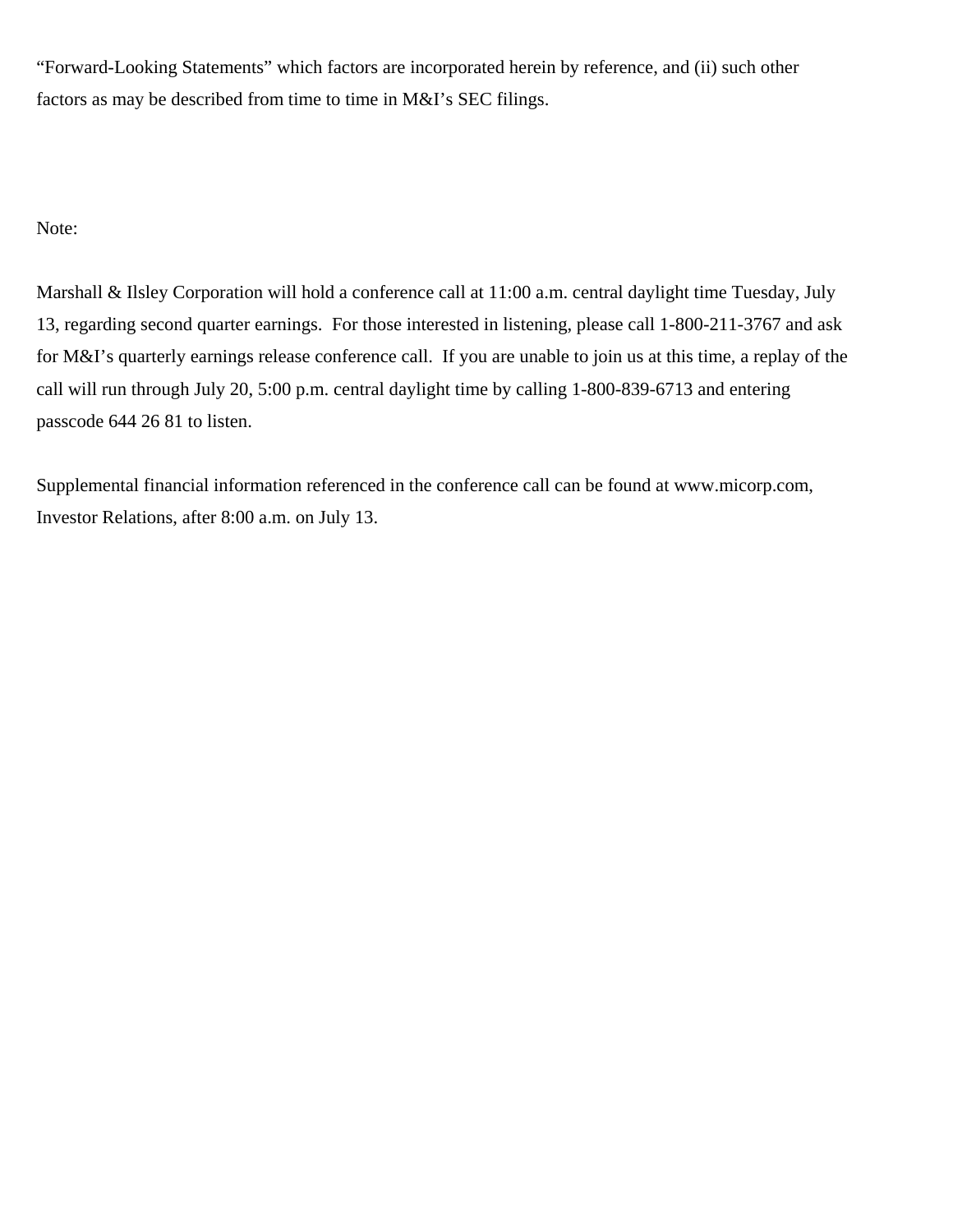#### **M&I Corporation**

Financial Information

(unaudited)

|                                                | <b>Three Months Ended</b> |                         |                   | <b>Six Months Ended</b> |                         |                          |
|------------------------------------------------|---------------------------|-------------------------|-------------------|-------------------------|-------------------------|--------------------------|
|                                                | <b>June 30,</b><br>2004   | <b>June 30,</b><br>2003 | Percent<br>Change | <b>June 30,</b><br>2004 | <b>June 30,</b><br>2003 | Percent<br><b>Change</b> |
| PER SHARE DATA                                 |                           |                         |                   |                         |                         |                          |
| Diluted:<br>Net Income                         | \$0.67                    | \$0.59                  | 13.6 %            | \$1.32                  | \$1.15                  | 14.8 %                   |
| Income as Adjusted (a)                         | 0.67                      | 0.59                    | 13.6              | 1.32                    | 1.16                    | 13.8                     |
| <b>Basic:</b>                                  |                           |                         |                   |                         |                         |                          |
| Net Income                                     | 0.68                      | 0.59                    | 15.3              | 1.34                    | 1.16                    | 15.5                     |
| Income as Adjusted (a)                         | 0.68                      | 0.59                    | 15.3              | 1.34                    | 1.17                    | 14.5                     |
| <b>Dividend Declared</b><br><b>Book Value</b>  | 0.210<br>15.52            | 0.180<br>14.36          | 16.7<br>8.1       | 0.390<br>15.52          | 0.340<br>14.36          | 14.7<br>8.1              |
| <b>Shares Outstanding (millions):</b>          |                           |                         |                   |                         |                         |                          |
| Average - Diluted                              | 225.5                     | 228.4                   | $-1.3$            | 225.8                   | 228.0                   | $-1.0$                   |
| End of Period                                  | 222.8                     | 227.1                   | $-1.9$            | 222.8                   | 227.1                   | $-1.9$                   |
| <b>INCOME STATEMENT (\$millions)</b>           |                           |                         |                   |                         |                         |                          |
| <b>Net Interest Income (FTE)</b>               | \$292.0                   | \$271.8                 | 7.4 %             | \$578.5                 | \$544.3                 | 6.3 %                    |
| <b>Provision for Loan and Lease Losses</b>     | 9.2                       | 19.6                    | $-53.1$           | 18.3                    | 45.3                    | $-59.6$                  |
|                                                |                           |                         |                   |                         |                         |                          |
| Data Processing Services<br>Item Processing    | 197.3<br>10.9             | 158.0<br>9.6            | 24.9<br>13.5      | 383.5<br>22.3           | 315.1<br>19.8           | 21.7<br>12.6             |
| <b>Trust Services</b>                          | 37.9                      | 31.2                    | 21.5              | 74.2                    | 61.2                    | 21.2                     |
| Service Charge on Deposits                     | 25.1                      | 25.2                    | $-0.4$            | 50.6                    | 51.4                    | $-1.6$                   |
| Mortgage Banking                               | 11.7                      | 21.8                    | $-46.3$           | 18.7                    | 39.3                    | $-52.4$                  |
| Net Investment Securities Gains (Losses)       | 0.1                       | (2.6)                   | n.m.              | (0.5)                   | (1.0)                   | n.m.                     |
| All Other                                      | 47.0                      | 51.5                    | $-8.7$            | 94.6                    | 99.4                    | -4.8                     |
| <b>Total Non-Interest Revenues</b>             | 330.0                     | 294.7                   | 12.0              | 643.4                   | 585.2                   | 9.9                      |
| Salaries and Employee Benefits                 | 211.9                     | 193.5                   | 9.5               | 415.8                   | 388.0                   | 7.2                      |
| Occupancy and Equipment                        | 44.5                      | 46.2                    | $-3.7$            | 91.8                    | 92.7                    | $-1.0$                   |
| Intangible Amortization<br>Other               | 5.4                       | 7.5<br>88.5             | $-28.0$<br>27.6   | 10.9                    | 14.4<br>173.6           | $-24.3$<br>25.9          |
| <b>Total Non-Interest Expenses</b>             | 112.9<br>374.7            | 335.7                   | 11.6              | 218.5<br>737.0          | 668.7                   | 10.2                     |
|                                                |                           |                         |                   |                         |                         |                          |
| Tax Equivalent Adjustment                      | 8.0                       | 7.9                     | 1.3               | 15.8                    | 15.9                    | $-0.6$                   |
| Pre-Tax Earnings                               | 230.1                     | 203.3                   | 13.2              | 450.8                   | 399.6                   | 12.8                     |
| <b>Income Taxes</b>                            | 78.4                      | 68.6                    | 14.3              | 153.0                   | 135.4                   | 13.0                     |
| Income as Adjusted (a)                         | 151.7                     | 134.7                   | 12.6              | \$297.8                 | \$264.2                 | 12.7                     |
| Adjustments (a)                                | $0.0\,$                   | $0.0\,$                 | n.m.              | $0.0\,$                 | (1.5)                   | n.m.                     |
| Net Income                                     | \$151.7                   | \$134.7                 | 12.6 %            | \$297.8                 | \$262.7                 | 13.4 %                   |
| <b>KEY RATIOS</b>                              |                           |                         |                   |                         |                         |                          |
| Net Interest Margin(FTE) / Avg. Earning Assets | 3.61 %                    | 3.65 %                  |                   | 3.65 %                  | 3.72 %                  |                          |
| Interest Spread (FTE)                          | 3.32                      | 3.33                    |                   | 3.36                    | 3.39                    |                          |
| Efficiency Ratio                               | 60.2                      | 59.0                    |                   | 60.3                    | 59.3                    |                          |
| Efficiency Ratio without Metavante             | 48.8                      | 48.2                    |                   | 49.0                    | 48.4                    |                          |
| Return on Assets                               | 1.69                      | 1.62                    |                   | 1.69                    | 1.61                    |                          |
| Return on Equity                               | 17.92                     | 16.88                   |                   | 17.67                   | 16.81                   |                          |
| Return on Assets - Income as Adjusted (a)      | 1.69                      | 1.62                    |                   | 1.69                    | 1.62                    |                          |
| Return on Equity - Income as Adjusted (a)      | 17.92                     | 16.88                   |                   | 17.67                   | 16.91                   |                          |
| Equity / Assets (End of Period)                | 9.26                      | 9.52                    |                   | 9.26                    | 9.52                    |                          |
|                                                |                           |                         |                   |                         |                         |                          |

Notes: (a) See reconciliation of Income as Adjusted to Net Income.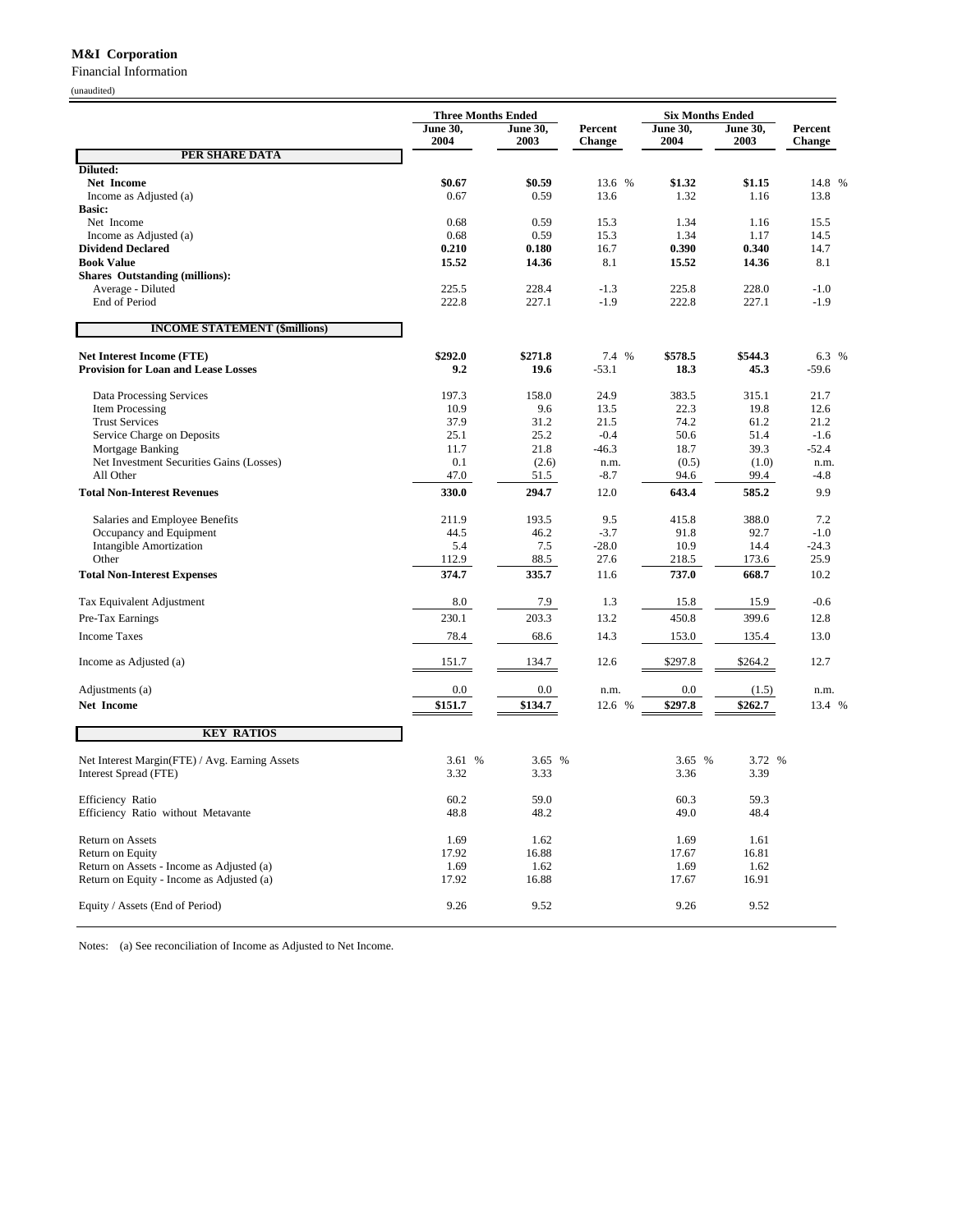#### **M&I Corporation**

Financial Information

(unaudited)

|                                                            | As of           |                 |          |
|------------------------------------------------------------|-----------------|-----------------|----------|
|                                                            | <b>June 30,</b> | <b>June 30,</b> | Percent  |
| <b>ASSETS (Smillions)</b>                                  | 2004            | 2003            | Change   |
| Cash & Due From Banks                                      | \$824           | \$988           | $-16.6%$ |
| <b>Trading Securities</b>                                  | 28              | 30              | $-6.7$   |
| Short - Term Investments                                   | 336             | 263             | 27.8     |
| <b>Investment Securities</b>                               | 5,915           | 5,363           | 10.3     |
| Loans and Leases:                                          |                 |                 |          |
| Commercial Loans & Leases                                  | 8,158           | 7,540           | 8.2      |
| Commercial Real Estate                                     | 8,775           | 7,932           | 10.6     |
| Residential Real Estate                                    | 3,632           | 3,012           | 20.6     |
| Home Equity Loans & Lines                                  | 4,885           | 4,109           | 18.9     |
| Personal Loans and Leases                                  | 1,745           | 2,306           | $-24.3$  |
| Total Loans and Leases                                     | 27,195          | 24,899          | 9.2      |
| Reserve for Loan & Leases Losses                           | (358)           | (348)           | 2.9      |
| Premises and Equipment, net                                | 434             | 438             | $-0.9$   |
| Goodwill and Intangibles                                   | 1,269           | 1,085           | 17.0     |
| Other Assets                                               | 1,429           | 1,348           | 6.0      |
| <b>Total Assets</b>                                        | \$37,072        | \$34,066        | 8.8 %    |
| <b>LIABILITIES &amp; SHAREHOLDERS' EQUITY (\$millions)</b> |                 |                 |          |
| Deposits:                                                  |                 |                 |          |
| Noninterest Bearing                                        | \$4,710         | \$4,653         | 1.2 %    |
| <b>Bank Issued Interest Bearing Activity</b>               | 9,928           | 10,127          | $-2.0$   |
| <b>Bank Issued Time</b>                                    | 3,352           | 3,361           | $-0.3$   |
| <b>Total Bank Issued Deposits</b>                          | 17,990          | 18,141          | $-0.8$   |
| <b>Wholesale Deposits</b>                                  | 7,235           | 4,129           | 75.2     |
| <b>Total Deposits</b>                                      | 25,225          | 22,270          | 13.3     |
| Short - Term Borrowings                                    | 3,562           | 5,297           | $-32.8$  |
| Long - Term Borrowings                                     | 3,701           | 2,272           | 62.9     |
| Other Liabilities                                          | 1,150           | 984             | 16.9     |
| Shareholders' Equity                                       | 3,434           | 3,243           | 5.9      |
| Total Liabilities & Shareholders' Equity                   | \$37,072        | \$34,066        | 8.8 %    |

|                                                        | <b>Three Months Ended</b> |                         |                   | <b>Six Months Ended</b> |                         |                          |
|--------------------------------------------------------|---------------------------|-------------------------|-------------------|-------------------------|-------------------------|--------------------------|
|                                                        | <b>June 30,</b><br>2004   | <b>June 30,</b><br>2003 | Percent<br>Change | <b>June 30,</b><br>2004 | <b>June 30,</b><br>2003 | Percent<br><b>Change</b> |
| <b>AVERAGE ASSETS (Smillions)</b>                      |                           |                         |                   |                         |                         |                          |
| Cash & Due From Banks                                  | \$802                     | \$747                   | 7.4 %             | \$787                   | \$755                   | 4.2 %                    |
| <b>Trading Securities</b>                              | 22                        | 25                      | $-12.0$           | 23                      | 22                      | 4.5                      |
| Short - Term Investments                               | 165                       | 282                     | $-41.5$           | 188                     | 270                     | $-30.4$                  |
| <b>Investment Securities</b>                           | 5,842                     | 5,218                   | 12.0              | 5,761                   | 5,150                   | 11.9                     |
| Loans and Leases:                                      |                           |                         |                   |                         |                         |                          |
| Commercial Loans & Leases                              | 7,856                     | 7,433                   | 5.7               | 7,698                   | 7,327                   | 5.1                      |
| Commercial Real Estate                                 | 8,583                     | 7,836                   | 9.5               | 8,452                   | 7,724                   | 9.4                      |
| Residential Real Estate                                | 3,502                     | 2,894                   | 21.0              | 3,364                   | 2,846                   | 18.2                     |
| Home Equity Loans and Lines                            | 4,688                     | 4,075                   | 15.0              | 4,563                   | 4,062                   | 12.3                     |
| Personal Loans and Leases                              | 1,879                     | 2,161                   | $-13.0$           | 1,891                   | 2,192                   | $-13.7$                  |
| Total Loans and Leases                                 | 26,508                    | 24,399                  | 8.6               | 25,968                  | 24,151                  | 7.5                      |
| Reserve for Loan & Leases Losses                       | (360)                     | (345)                   | 4.3               | (358)                   | (345)                   | 3.8                      |
| Premises and Equipment, net                            | 435                       | 442                     | $-1.6$            | 437                     | 443                     | $-1.4$                   |
| Goodwill and Intangibles                               | 1,167                     | 1,090                   | 7.1               | 1,138                   | 1,089                   | 4.5                      |
| Other Assets                                           | 1,591                     | 1,441                   | 10.4              | 1,564                   | 1,433                   | 9.1                      |
| <b>Total Assets</b>                                    | \$36,172                  | \$33,299                | 8.6<br>$\%$       | \$35,508                | \$32,968                | 7.7 %                    |
| Memo:                                                  |                           |                         |                   |                         |                         |                          |
| <b>Average Earning Assets</b>                          | \$32,537                  | \$29,924                |                   | \$31.940                | \$29,593                |                          |
| Average Earning Assets Excluding Investment Securities |                           |                         |                   |                         |                         |                          |
| <b>Unrealized Gains/Losses</b>                         | \$32,510                  | \$29,843                |                   | \$31,885                | \$29,509                |                          |
| AVG LIABILITIES & SHAREHOLDERS' EQUITY (Smillions)     |                           |                         |                   |                         |                         |                          |
| Deposits:                                              |                           |                         |                   |                         |                         |                          |
| Noninterest Bearing                                    | \$4,514                   | \$4,073                 | 10.8 %            | \$4,415                 | \$3,967                 | 11.3 %                   |
| <b>Bank Issued Interest Bearing Activity</b>           | 9,995                     | 10.135                  | $-1.4$            | 9,994                   | 10,086                  | $-0.9$                   |
| <b>Bank Issued Time</b>                                | 3,242                     | 3,419                   | $-5.2$            | 3,242                   | 3,493                   | $-7.2$                   |
| <b>Total Bank Issued Deposits</b>                      | 17,751                    | 17,627                  | 0.7               | 17,651                  | 17,546                  | 0.6                      |
| <b>Wholesale Deposits</b>                              | 5,758                     | 4,515                   | 27.5              | 5,361                   | 4,101                   | 30.7                     |
| Total Deposits                                         | 23,509                    | 22,142                  | 6.2               | 23,012                  | 21,647                  | 6.3                      |
| Short - Term Borrowings                                | 3,259                     | 3,204                   | 1.7               | 3,344                   | 3,406                   | $-1.8$                   |
| Long - Term Borrowings                                 | 4,704                     | 3,700                   | 27.1              | 4,473                   | 3,699                   | 20.9                     |
| Other Liabilities                                      | 1,294                     | 1,053                   | 22.9              | 1,289                   | 1,066                   | 20.9                     |
| Shareholders' Equity                                   | 3,406                     | 3,200                   | 6.4               | 3,390                   | 3,150                   | 7.6                      |
| Total Liabilities & Shareholders' Equity               | \$36,172                  | \$33,299                | 8.6<br>$\%$       | \$35,508                | \$32,968                | 7.7 %                    |
| Memo:                                                  |                           |                         |                   |                         |                         |                          |
| Average Interest Bearing Liabilities                   | \$26,958                  | \$24,973                |                   | \$26,414                | \$24,785                |                          |